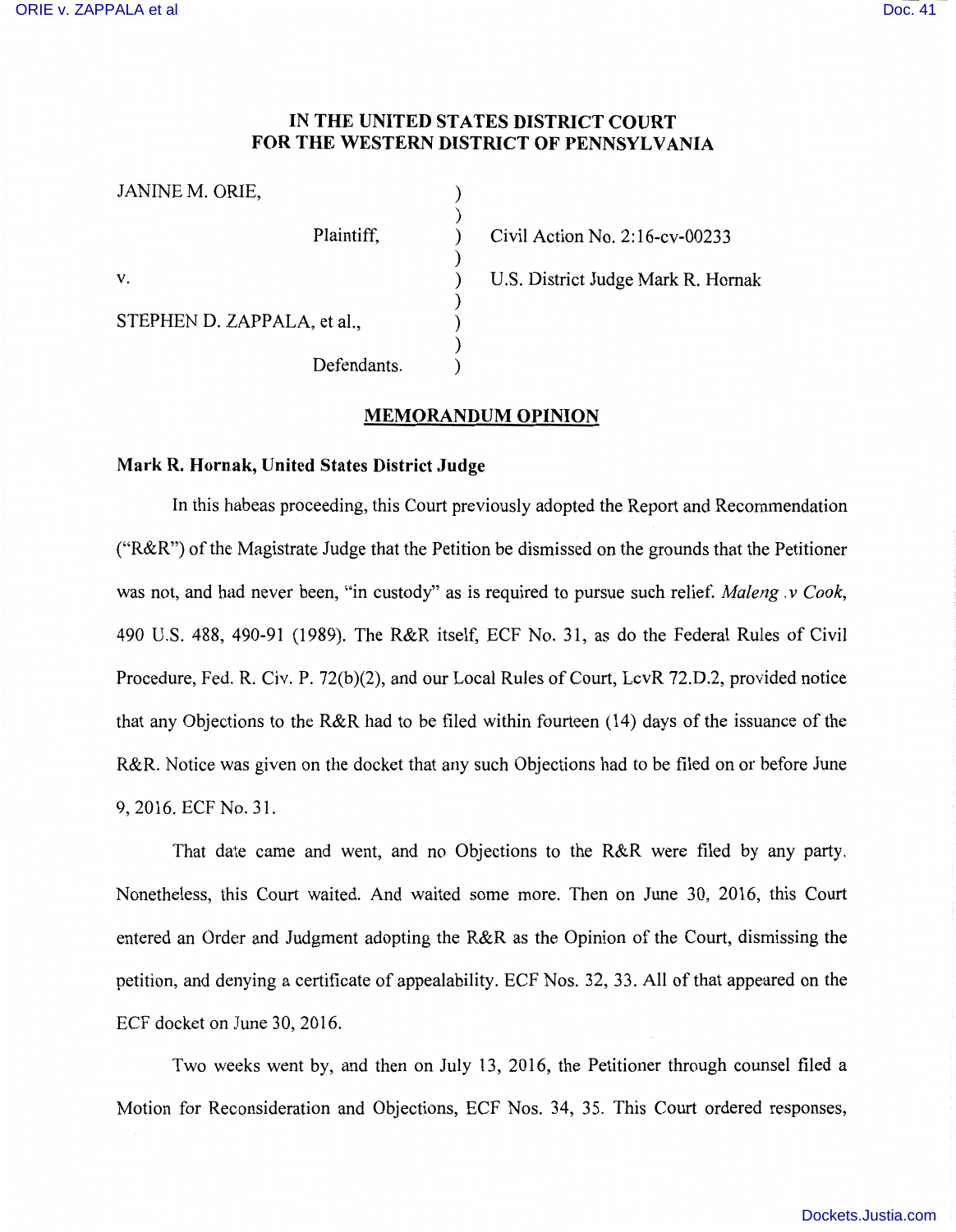which were filed by Respondents on July 20, 2016, ECF Nos. 38, 39, and the Petitioner replied the next day, ECF No. 40. The guts of the Motion for Reconsideration, which is really a Motion for Relief from Judgment under Fed. R. Civ. P. 60(b), is that Petitioner's counsel saw this Court's Order and Judgment that adopted the R&R when it hit the docket, and that he gave it to his legal assistant, assuming that the legal assistant would get it to the Petitioner, which apparently never happened. Notably missing is any assertion that the legal assistant was directed by counsel to so transmit the R&R, or any basis for counsel to conclude that it in fact was or would be so delivered (for instance, some assertion about "usual practice" within the office, some sort of standard operation procedure, etc.). The "excusable neglect" asserted by counsel is that he assumed his legal assistant would send the R&R to the Petitioner, that did not happen, and then when there was a story in the newspapers about this Court's adoption of the R&R, it was then that the Petitioner contacted counsel, and that led him to file this Motion for Reconsideration, and Objections. ECF No. 34.

The Petitioner says that that scenario fits within the rubric of "excusable neglect" under Rule 60(b) because the delay in the filing was relatively short (about five weeks), there is real prejudice to the Petitioner (she is out of this Court), that the Petitioner has a meritorious position on the merits, and that the Respondents will not be prejudiced by this Court's after-the-fact consideration of the Objections. The Petitioner recognizes that these collectively and individually are essentially equitable considerations for this Court to consider, and are to be considered in totality. *Pioneer Inv. Servs. Co. v. Brunswick Associates Ltd P 'ship,* 507 U.S. 380, 388 (1993); *Nara v. Frank,* 488 F. 3d 187, 193-94 (3d Cir. 2007). Our Court of Appeals notes with particular reference the consideration of the danger of prejudice to the non-moving party, the length of delay and impact on judicial proceedings, the reason for the delay and whether it was within the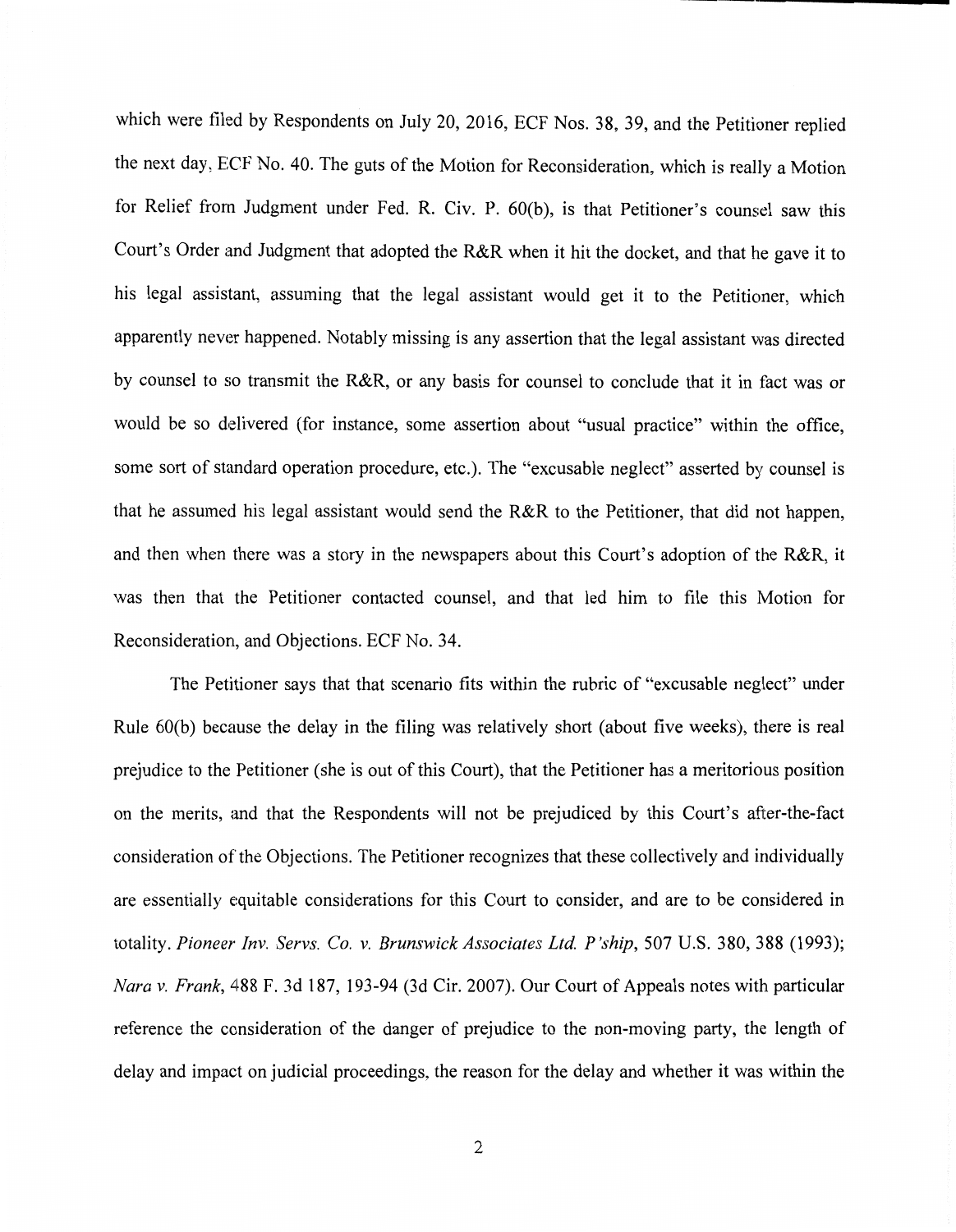movant's control, and whether the movant acted in good faith. *Id.*; *see Balyan v. Baldwin*, 566 F. App'x 175 (3d Cir. 2014).

Let's consider the Petitioner's arguments one by one. It is true that the delay here was about 34 days, which is not overly long, but is surprisingly long in terms of the time between this Court's Order and Judgment appearing on the docket and the Petitioner filing her Motion and Objection. Thus, the Court concludes that this factor is a neutral. As to prejudice to the Respondents, as to their ultimate legal position, it would not appear to prejudice them, and had the Objections been filed on time, presumably the Respondents would have nonetheless filed a response to them. But given the Petitioner's delay, the Respondents have had to file a response to the Motion for Reconsideration, which is extra work that they would not have had to do. That is some prejudice, but not a lot. This too is a neutral factor.

As to prejudice to the Petitioner if the Motion were not granted, there is prejudice in the sense that right now, she is out of Court (at least this one), but that would seem to be the case in every Rule 60(b) situation, so that is not a factor in her favor. As to her having a meritorious legal position, for the reasons noted below, the Court concludes that she does not. Finally, as to whether this whole situation was within the movant's control/whether there is "excusable neglect"/whether the Petitioner has acted in good faith, here is how the Court sees it.

Taking the Petitioner's counsel at his word, this problem is principally of his doing. The Court is in no hurry to get into the business of defining "best practices" for the law offices of the multitude of lawyers that appear before it. That said, by any measure, any lawyer operating on the "assumption" that his or her legal assistant will or will not do something, absent some factbased assertion that there was some sort of system or "standard operating procedure" in place is playing with fire. While there is no showing of malicious "bad faith" on the part of the Petitioner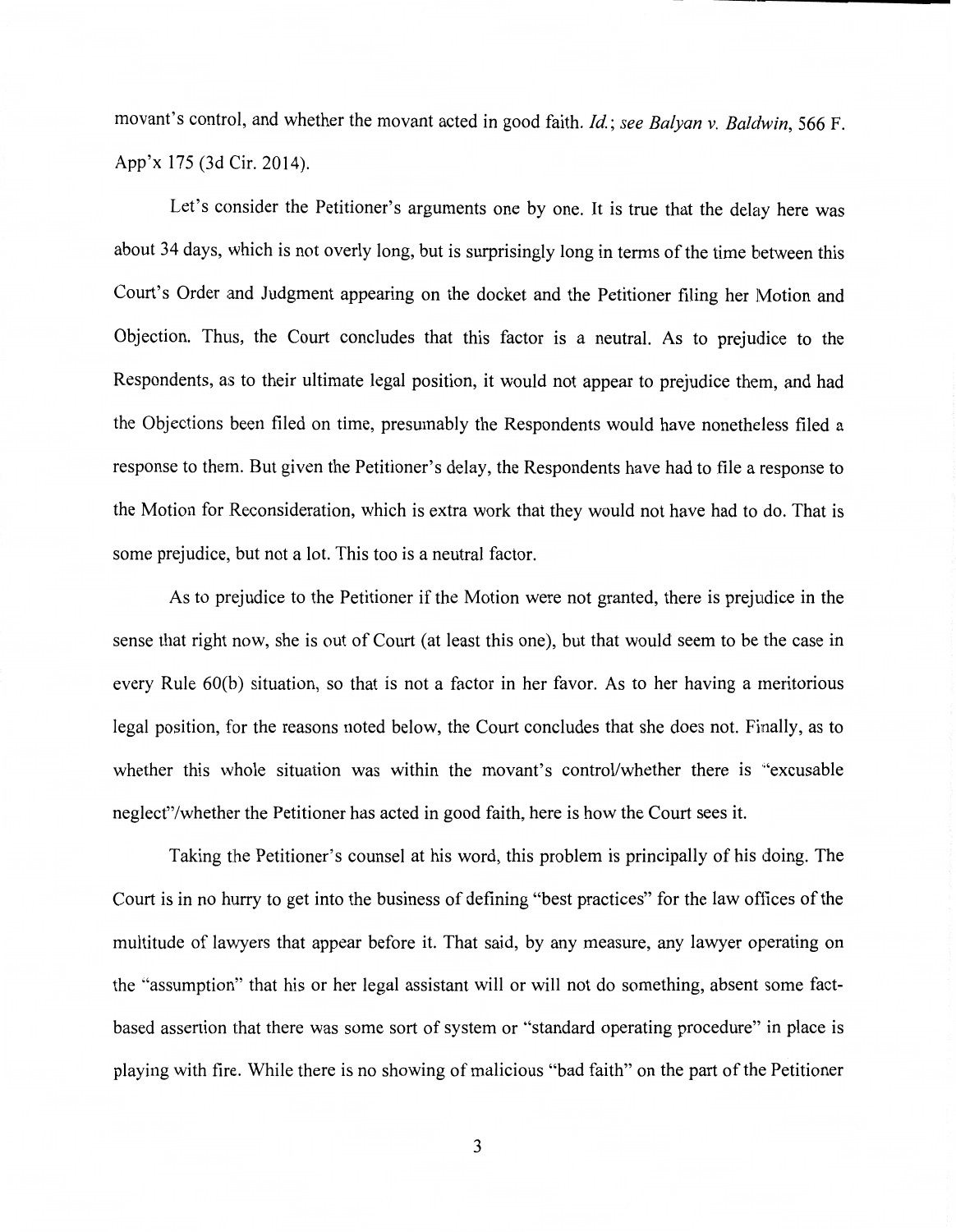herself or counsel, nor some personal delay on her part, the Court is also struck by the reality that even after this Court's Order and Judgment adopting the R&R hit the docket, and then presumably the newspapers, it still took nearly two weeks for the Petitioner to file her Objections.

Considered all in, the Court finds it difficult to conclude that there was "excusable" neglect present in this case, particularly given that the Court would find, for the reasons stated, that the "neglect" in the Petitioner's lawyer communicating with her was not really '"excusable'', nor was the nearly two week delay in addressing that on the Court's docket *after* the fumble was observed by the Petitioner herself (and about five weeks on the part of her lawyer from when the objections were first due). Thus, the Court concludes that there is no basis to reopen its Judgment based on the application of the Rule 60(b) factors. Nonetheless, because the Court also concludes that the Objections, late-filed though they are, are without merit, and because it is entirely possible the Petitioner will file an appeal, the Court will nonetheless address the Objections on the merits, noting that courts should reconsider their prior orders only when (1) there is an intervening new legal rule (not asserted here), (2) there are new facts that were unavailable at the time the original order were entered (not the case here), or (3) failing to reconsider would work a "manifest injustice" (that appears to be the Petitioner's argument here). *See Max's Seafood Cafe ex. rel Lou-Ann, Inc. v. Quinteros,* 176 F. 3d 669 (3d Cir. 1999).

The Court will not recite again the procedural situation as recounted in the R&R. It appears undisputable that the Petitioner was convicted on state charges set forth in two sets of charges, bearing the state court docket numbers of CC201115981 ("2011 Charge"), and CC 201010286 ("2010 Charge"). On May 7, 2013, she was expressly sentenced on the 20I 1 Charge. ECF No. 29-5 at 14-16. At that same proceeding, it appears that after inquiry from defense

4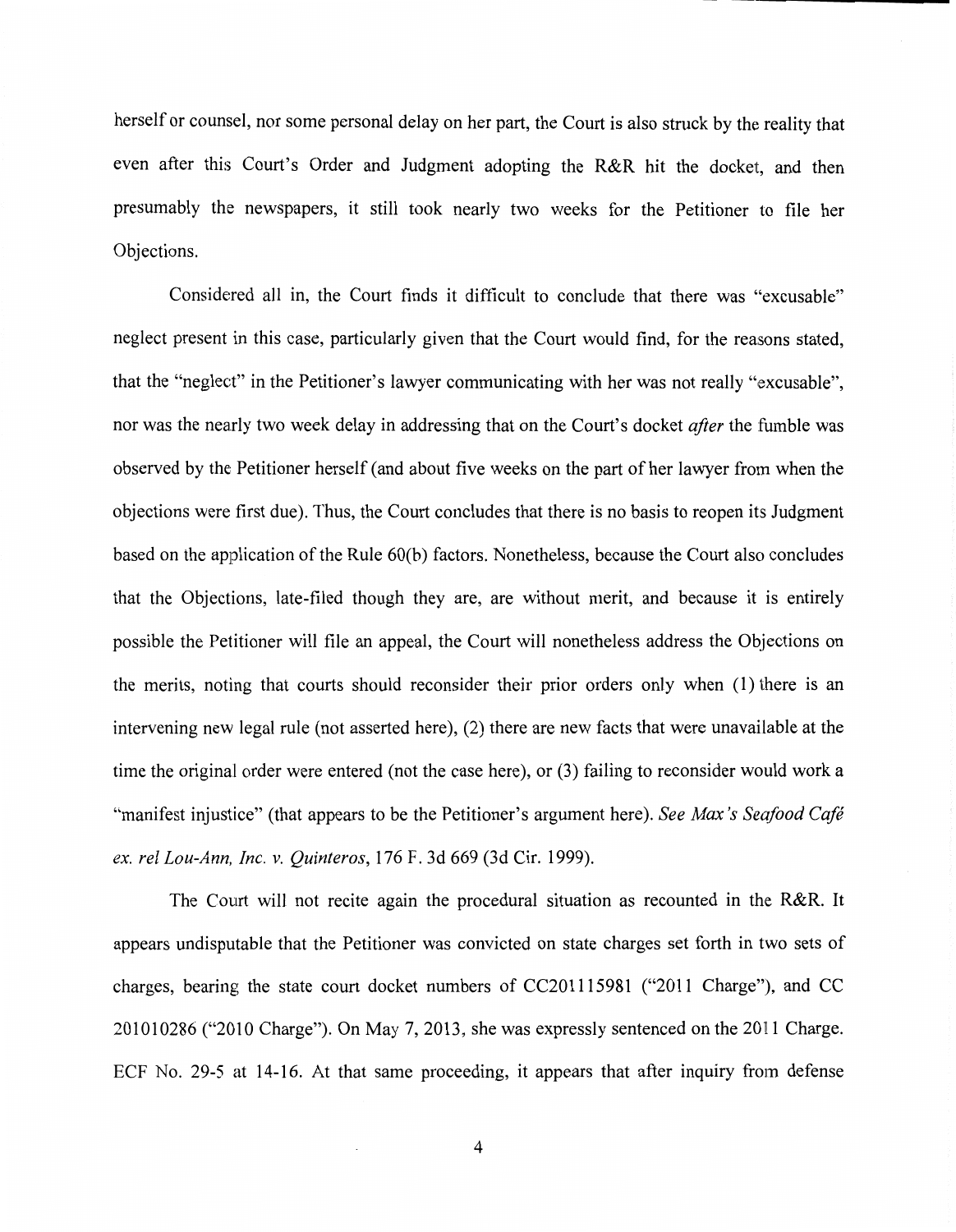counsel as to the disposition of the 2010 Charge, the sentencing court stated that "no further penalty" was imposed on that 2010 Charge. ECF No. 29-5 at 17-19. The Petition here is filed only as to the 2010 Charge, R&R at 2, and Petitioner's claim is that her retrial on that 2010 Charge should have been barred after the prior grant of a mistrial. She says that this Court should conclude that there had been a "functional consolidation" of the 2010 and 2011 Charges for sentencing, and that contrary to the R&R, she was therefore "in custody" for purposes of 28 U.S.C. § 2254 on the 2010 Charge based on the sentence actually imposed on the 2011 Charge. The Petitioner is wrong.

First, the Petitioner relies on statements contained in *Buford v. United States,* 532 U.S. 59 (2001) for the application of the "functional consolidation" doctrine. That case is not a habeas case, but instead is a case interpreting the Career Offender provisions of the federal Sentencing Guidelines. The Petitioner has not cited to, nor has this Court found, any cases applying or considering the "functional consolidation" doctrine in the habeas context, nor in the context of the "in custody" requirement of§ 2254.

In *Buford,* the issue before the Supreme Court was the standard of appellate review of the exercise of a federal sentencing court's judgment in determining whether underlying, prior criminal charges were so "related" for purposes of the Sentencing Guidelines that they that they should be treated as one predicate offense for application of the Career Offender provisions of the Guidelines, U.S.S.G.  $\&$  4B1.1, 4A1.2(a)(2). As Justice Breyer stated, it presented a "narrow question of sentencing law," 532 U.S. at 60, and the issue before the Supreme Court was not whether and when sentences should be deemed "consolidated" under what appears to be a doctrine applied in the Seventh Circuit (we are in the Third, of course), *id.* at 61, but only one of defining the appropriate standard of review to be applied by a reviewing court to a trial court's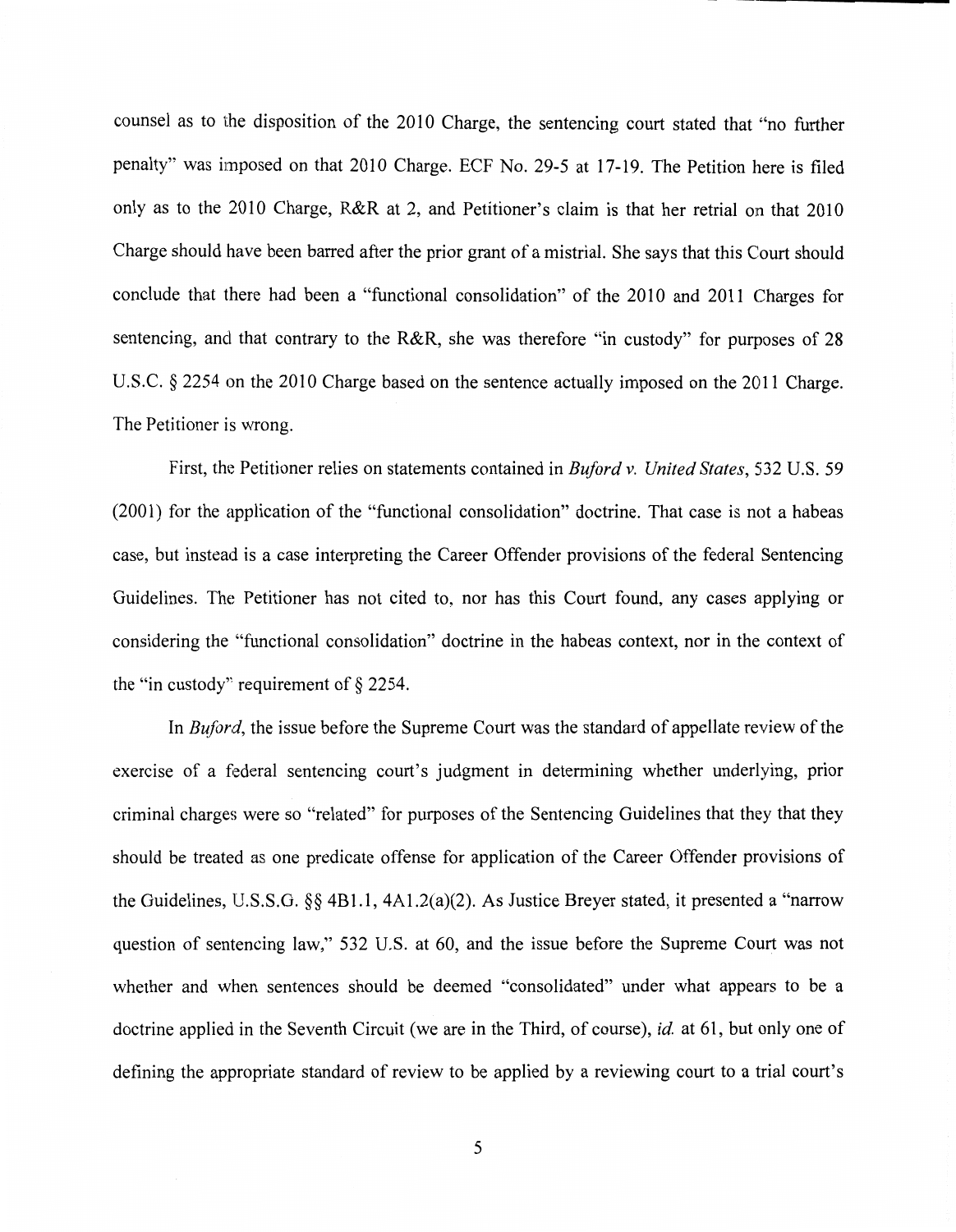determination of whether there had been a "functional consolidation" of sentences for Guidelines purposes. *Id.* at 60, 66.

On top of all of that, this Court concludes that *Buford* does not help the Petitioner on the merits. In that case, there were separate charges on robbery and drug counts in the underlying state proceeding. Buford entered guilty pleas to all of them in different proceedings before different state judges. Nonetheless, all of the resulting convictions were sent to the same state judge for sentencing, sentencing arguments on all counts were heard at the same time, and the state sentencing judge ordered that all sentences imposed on all counts run concurrently one to another. *Id.* at 62. Nonetheless, the subsequent federal sentencing judge in Buford's later federal armed bank robbery case concluded that for Career Offender purposes the state sentences were *not* consolidated for sentencing, either functionally or otherwise, and should be treated as separate convictions and sentences. *Id.* at 62-63. The Seventh Circuit affirmed, *id.,* as did the Supreme Court. *Id.* at 66. In *Buford,* the sentencing court did some things that the sentencing court did not do here--it entered an actual sentence on every count of conviction, and then expressly ordered them to run concurrent with one another, yet they were not treated as "consolidated." In contrast, here the sentencing court expressly entered "no further penalty" as to the 2010 Charge, and made no concurrency order at all.

The record here reveals that there was no "consolidation" of sentences in this case, "functional" or otherwise. The state sentencing court expressly sentenced the Petitioner on the conviction arising from the 2011 Charge, and then expressly stated that there was "no further penalty" as to the 2010 Charge. The state court sentencing orders are separate from one another, and reflect just that. ECF No. 29-5 at 14-19. That is very different than, for instance, even saying that a sentence as to the 2010 Charge was imposed, and would run concurrently with the